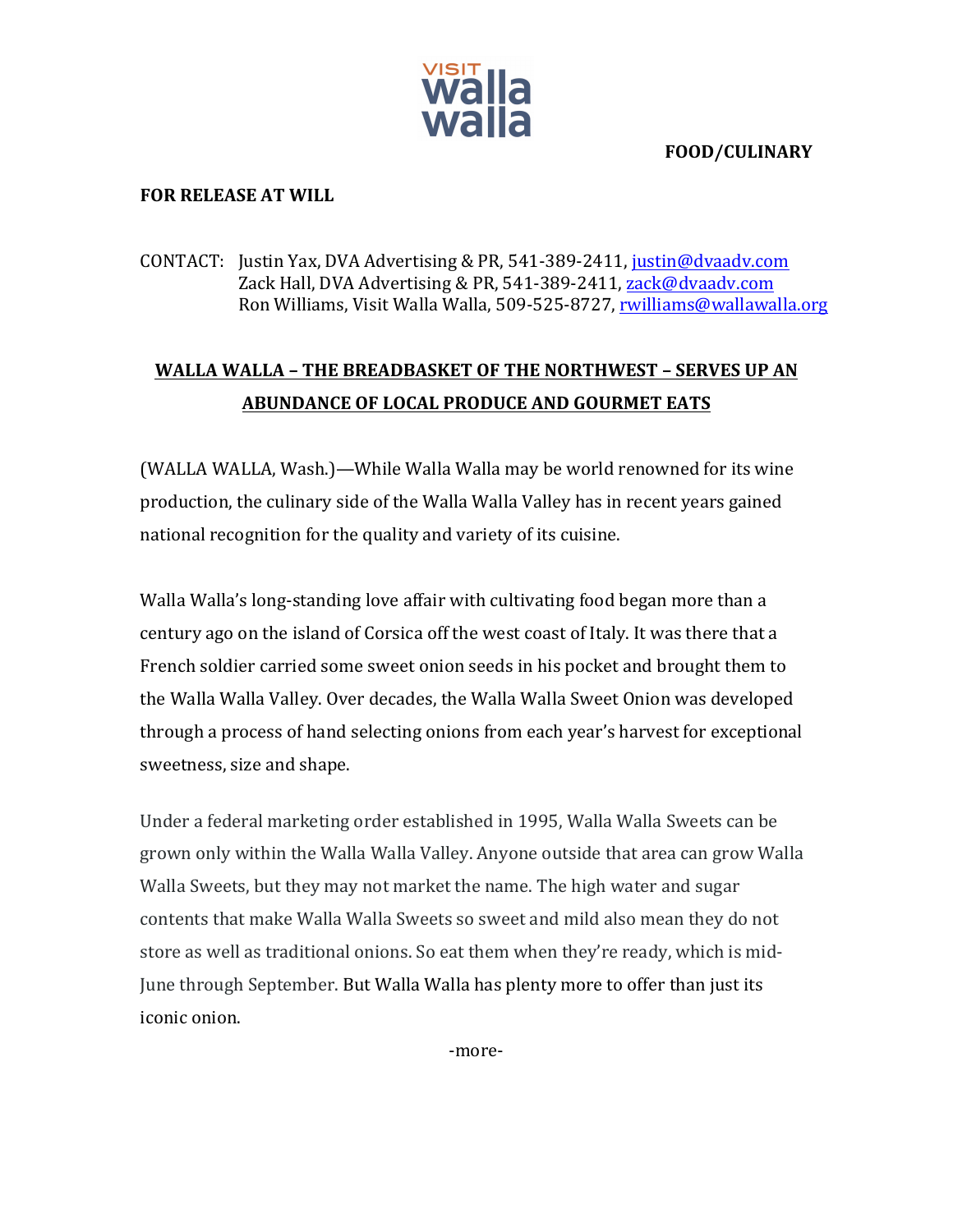#### Food/Culinary—Page 2

Most agricultural areas in Walla Walla remain devoted to wheat. The region is one of the top wheat producers in the state, which is why Walla Walla is often referred to as "The Breadbasket of the Pacific Northwest."

World-class vineyards and wineries also abound here. And typically where fine wine thrives, so do gourmet eats as evidenced by Walla Walla's recent recognition as one of three finalists for America's Best Food Town in the Sunset Travel Awards. Visitors can savor the "localvore" lifestyle by sampling goat cheese at Monteillet Fromagerie, handmade chocolates at Bright's Candies, and homegrown asparagus, spinach, potatoes, green peas, string and lima beans, corn, cherries, and strawberries from local farmers markets, roadside stands or u-pick farms located throughout the Valley. 

Walla Walla's burgeoning culinary scene not only includes an array of fine-dining establishments and world-class chefs but numerous festivals and events devoted to the culinary arts and savoring the tastes of the Valley. They include:

## **Farmers Markets** –The Downtown Walla Walla Farmers Market

(www.downtownwallawalla.com/farmers-market), which features dozens of local vendors selling fresh meats, produce, cheese, and other specialty items to residents, chefs, and visitors, operates on Thursday evenings in Heritage Square Park and on Saturdays at the downtown Farmers Market Pavilion from May through October.

-more-

Food/Culinary—Page 3

**February is for Foodies** – This month-long celebration of the culinary side of Walla Walla includes culinary weekend experiences with cooking demonstration classes,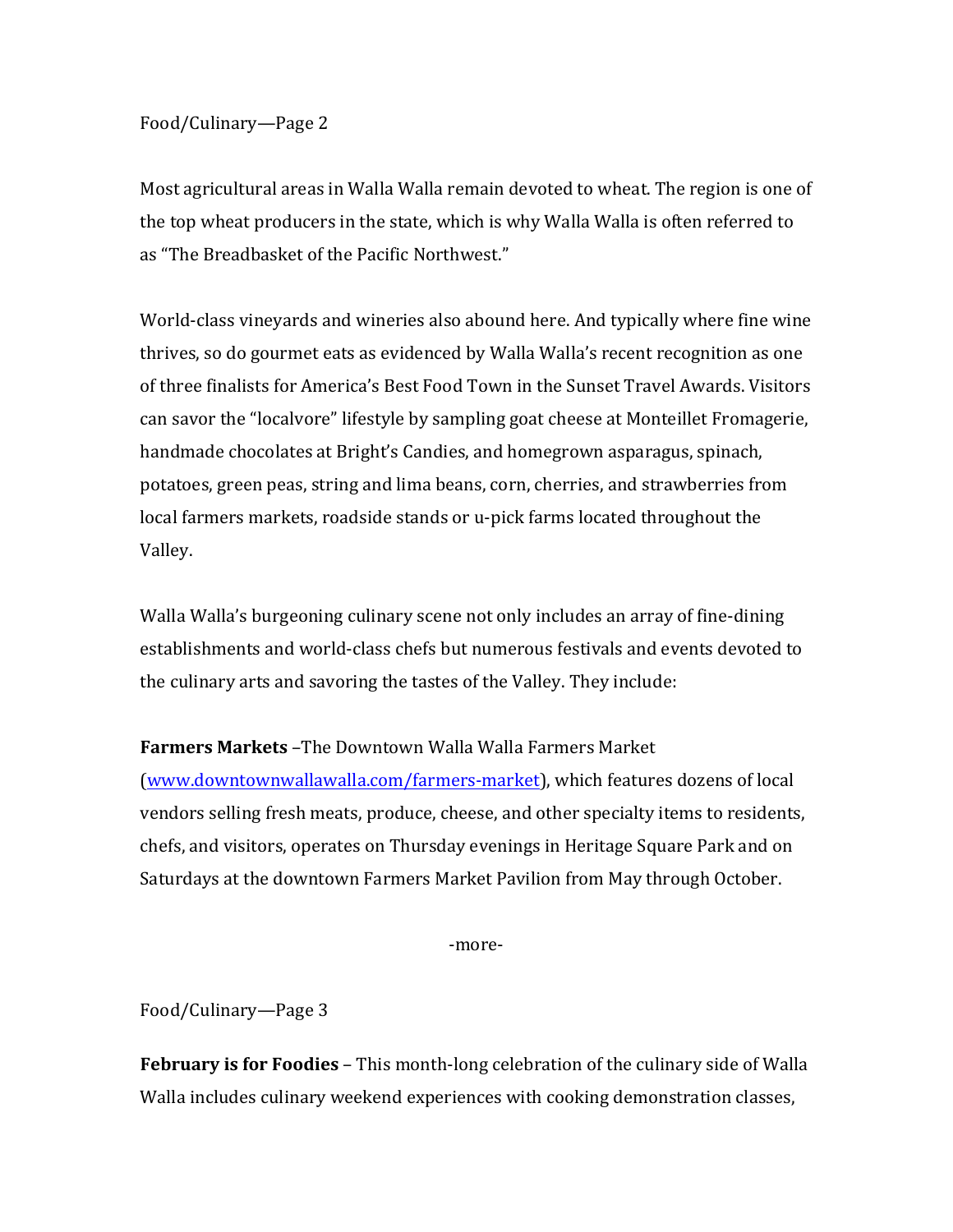special prix fixe menus at area restaurants, artisan chocolates in select winery tasting rooms, and more.

**Walla Walla Sweet Onion Festival** – Annual July event pays tribute to the Walla Walla Sweet with chef's competitions, cooking demonstrations and plenty of opportunity to taste Washington's State Vegetable at its peak of sweetness. www.sweetonions.org/festival

## **About Walla Walla:**

As the unofficial capital of Washington wine country, Walla Walla is home to more than 120 wineries, a nationally recognized culinary scene, access to an abundance of outdoor recreation, and an arts & entertainment scene that rivals cities many times its size. This community of just over 33,000 residents is known for many things, including its friendliness and hospitality, the quality of its wine, and of course the famous Walla Walla Sweet Onion. An easy and scenic four-hour drive from Seattle, Portland, or Boise, Walla Walla can also be accessed via Alaska Airlines daily nonstop flights from Seattle. For more information and to begin planning a trip to Walla Walla, visit www.visitwallawalla.com.

# # #

EDITOR'S NOTE: On the following pages are two recipes that rely heavily on foods grown within the Walla Walla Valley.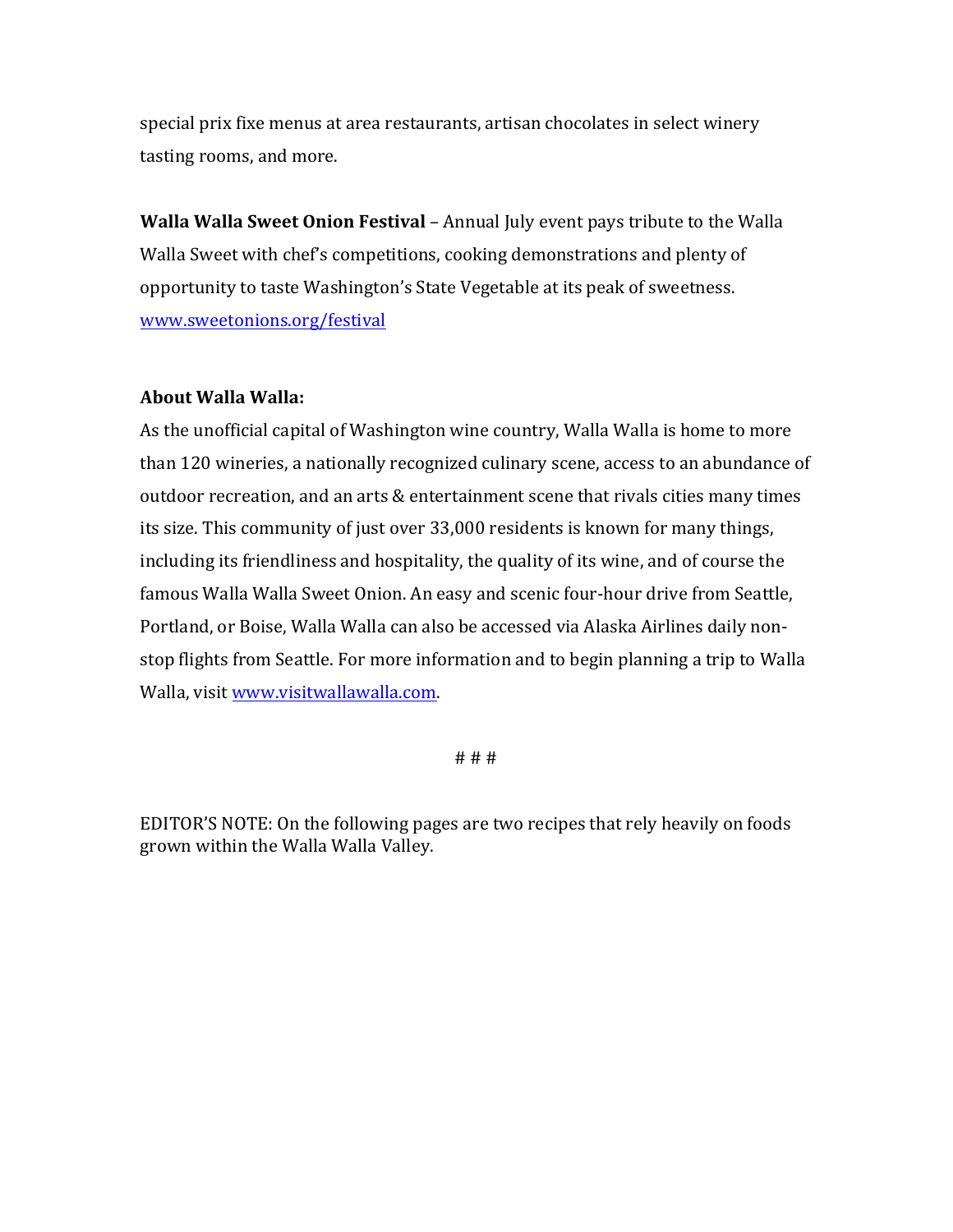## **Walla Walla Sweet Onion and Beet Salad**

Courtesy of sweetonions.org

INGREDIENTS

Dressing:  $\frac{1}{2}$  cup olive oil 4 TBL orange juice 1 TBL Dijon mustard 1 tsp white wine vinegar 2 TBL fresh dill 1 TBL honey Salt and freshly ground pepper Whisk together all ingredients until well blended. Season to taste, and set aside.

Salad: 

6 medium beets (2 pounds), stems removed

2 TBL olive oil

2 medium Walla Walla Sweet Onions, peeled and cut into quarters

 $\frac{1}{2}$  pound mixed lettuce greens

1/4 pound blue cheese, block or crumbled

## DIRECTIONS:

Place beets in baking pan, drizzle with oil and season with salt. Cover with foil and bake 1 hour, or until tender when pierced with a knife. When cool enough to handle, peel the beets and cut into quarters. Add the onions and toss with prepared dressing. Serve on bed of wild green and grate block of blue cheese over the salad or sprinkle with crumbles.